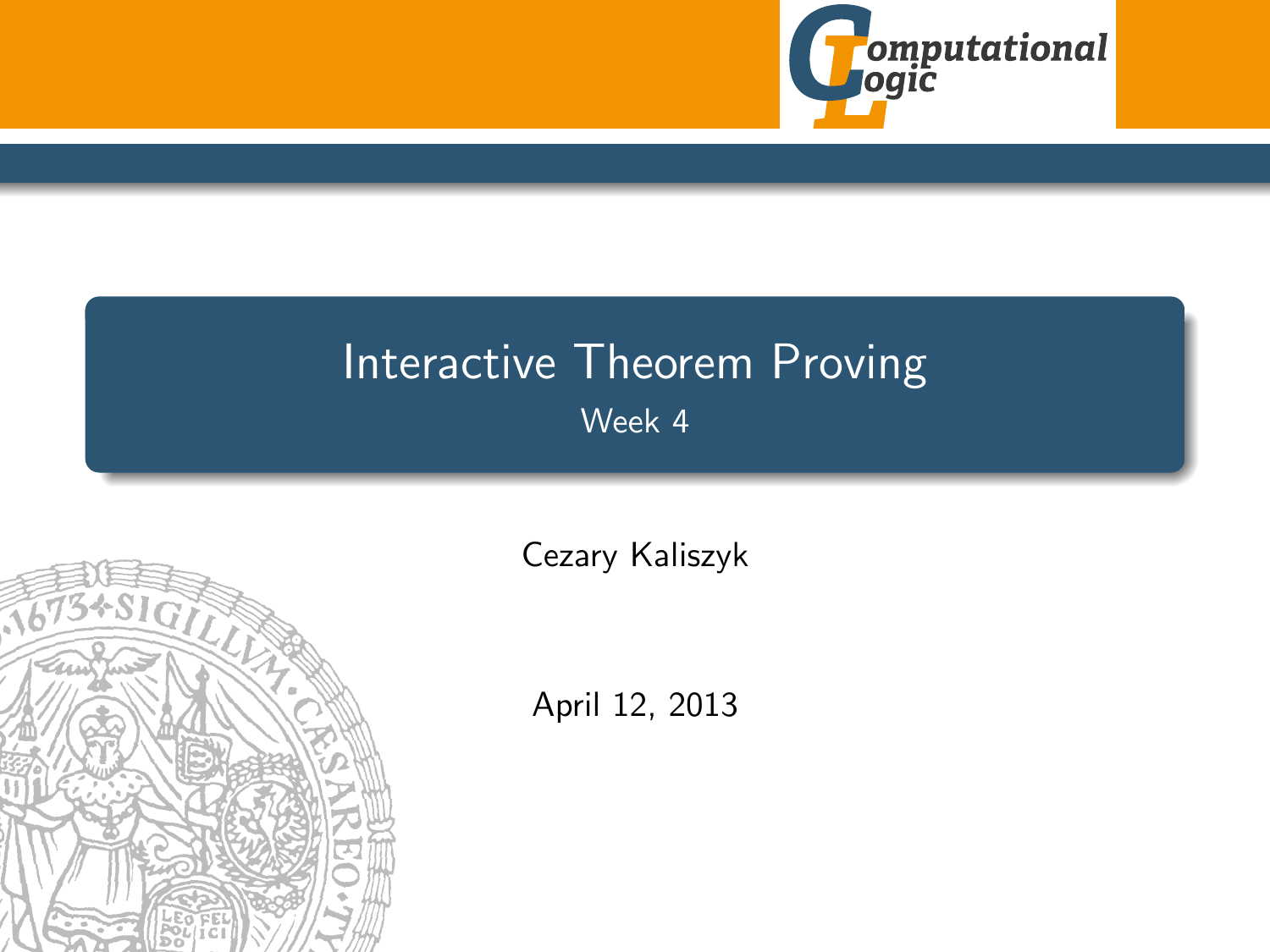## **Summary**

#### So far

Proof Assistants, HOL Light,  $\lambda \rightarrow$ 

- Gentzen Style Natural Deduction
- Principal Types
- TCP, TSP, TIP
- HOL-Light subgoal package

#### Today

- Properties of  $\lambda_{\rightarrow}$
- BHK interpretation and  $\lambda$ -cube again
- Dependent types
- $\bullet$   $\lambda_P$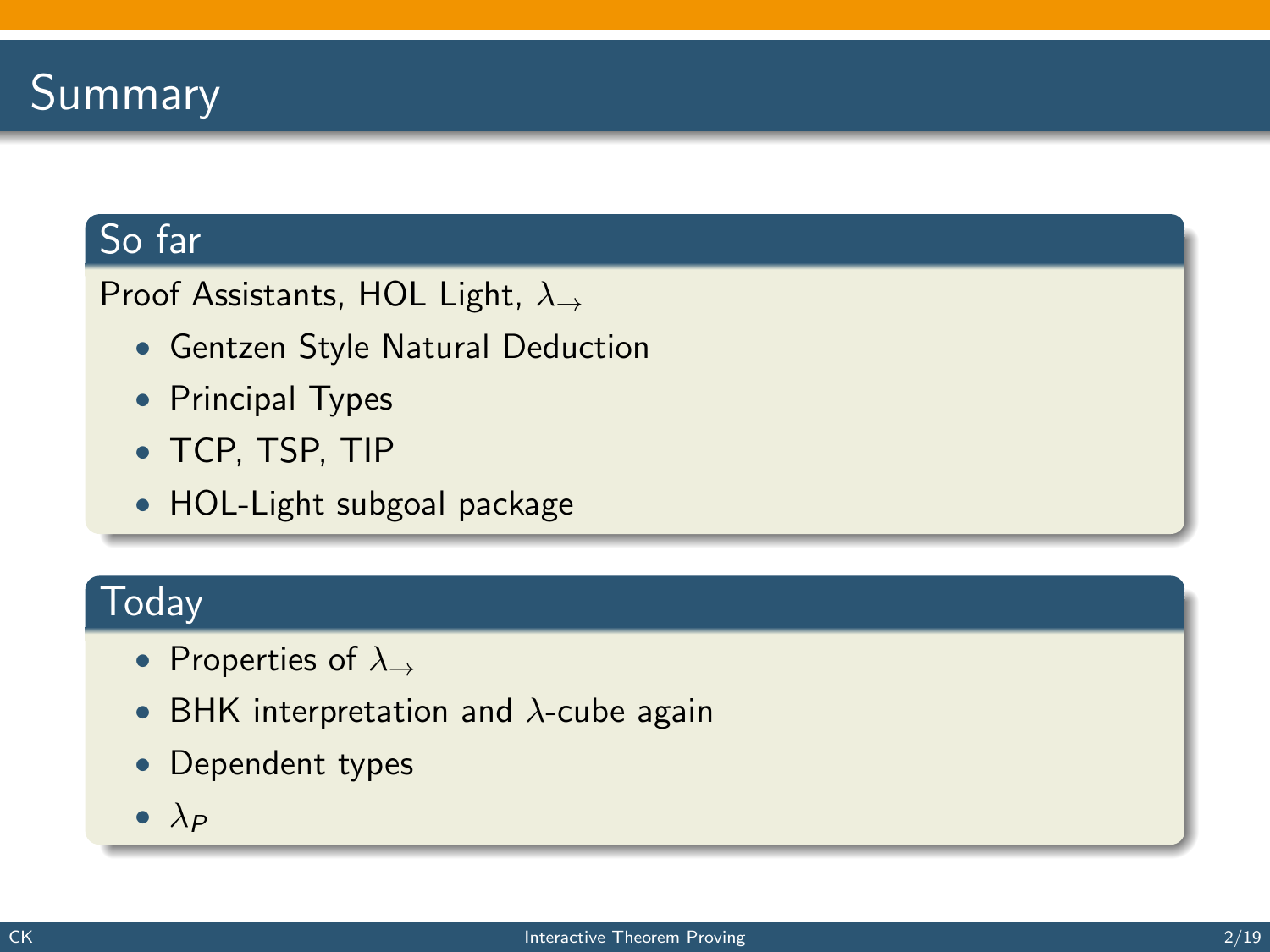### Properties of  $\lambda_{\rightarrow}$

• Uniqueness of Types

If  $\Gamma \vdash M : \sigma$  and  $\Gamma \vdash M : \tau$ , then  $\sigma = \tau$ .

• Subject Reduction

If  $\Gamma \vdash M : \sigma$  and  $M \rightarrow_{\beta n} N$ , then  $\Gamma \vdash N : \sigma$ .

• Strong Normalization

If  $\Gamma \vdash M : \sigma$ , then all  $\beta \eta$ -reductions from M terminate.

• Substitution Property

If  $\Gamma, x : \tau, \Delta \vdash M : \sigma, \Gamma \vdash P : \tau$ , then  $\Gamma, \Delta \vdash M[x := P] : \sigma$ .

• Thinning

If 
$$
\Gamma \vdash M : \sigma
$$
 and  $\Gamma \subset \Delta$ , then  $\Delta \vdash M : \sigma$ .

• Strengthening

If  $\Gamma, x : \tau \vdash M : \sigma$  and  $x \notin FV(M)$ , then  $\Gamma \vdash M : \sigma$ .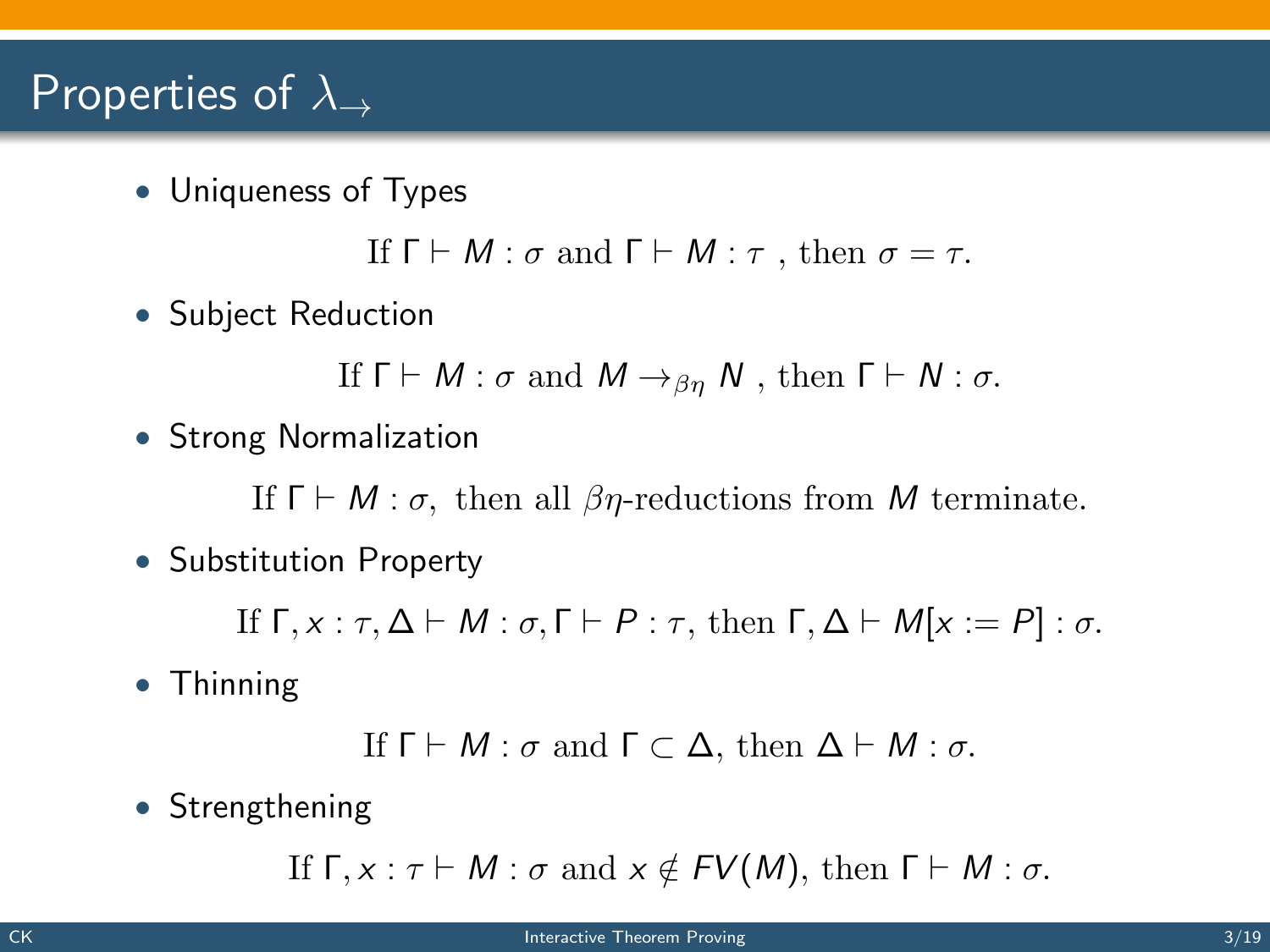## Intuitionistic Logic

#### Drawbacks of classical logic

- There are  $x \notin \mathbb{Q}$  and  $y \notin \mathbb{Q}$  st.  $x^y \in \mathbb{Q}$ .
	- Proof: by cases  $\sqrt{2}$  $\sqrt{2} \in \mathbb{Q}$
- There are seven 7s in a row in the decimal representation of  $\pi$ .

#### Brouwer, beginning of 20th century

Intuitionistic logic developed later around 1930

- $A \rightarrow \neg\neg A$  has an intuitionistic interpretation
- but  $\neg\neg A \rightarrow A$  does not

#### Easier correspondence to  $\lambda$ <sub>?</sub>-calculi

Constructive proofs have computational content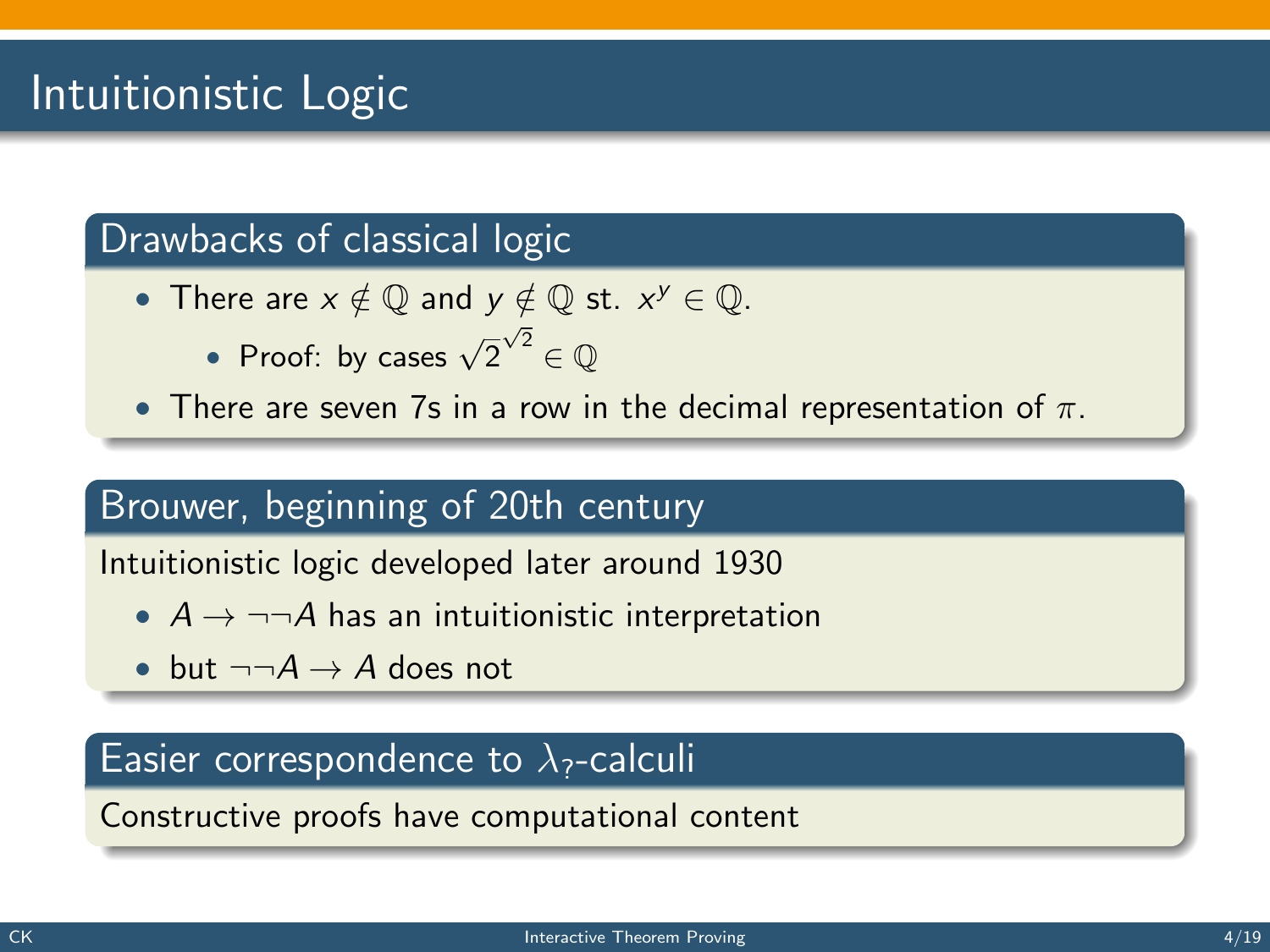## Brouwer-Heyting-Kolmogorov interpretation

#### Proof of  $A \rightarrow B$

Function that maps proofs of A to proofs B

#### Proof of  $A \wedge B$

Pair of proofs of A and B

#### Proof of  $A \vee B$

Either a proof of  $A$  or a proof of  $B$ 

#### Proof of  $\forall x.P(x)$

Function that maps an object x to a proof of  $P(x)$ 

#### Proof of ⊥

Does not exist.Negation of A turns a proof of A into a nonexistant object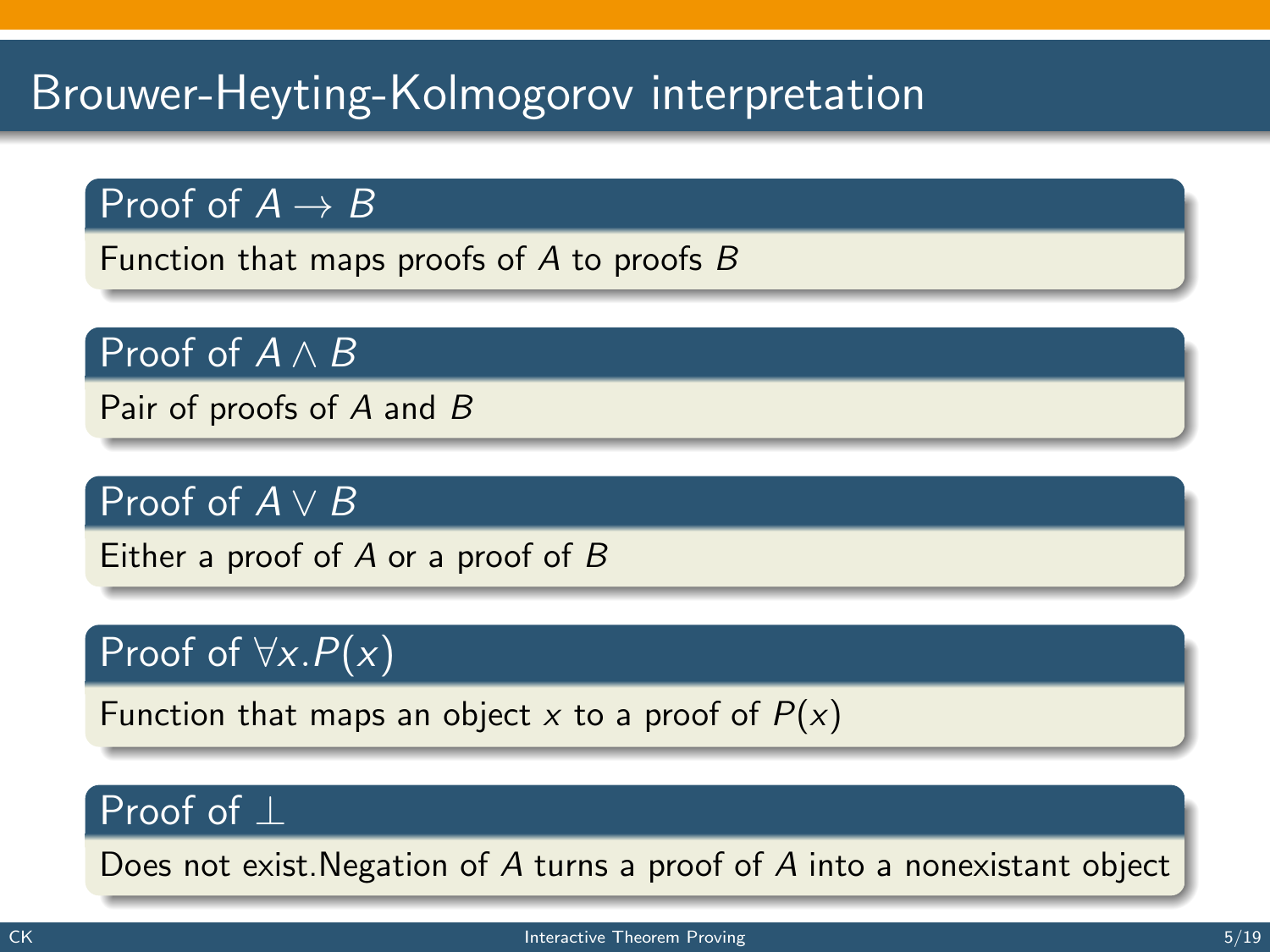## Lambda cube (again)

#### Four kinds of dependencies



- terms on terms (already in  $\lambda_{\rightarrow}$ )
- dependent types  $(\lambda_P)$
- polymorphism  $(\lambda_2)$
- terms depend on types
- Combining the three is hard! (Girard's paradox)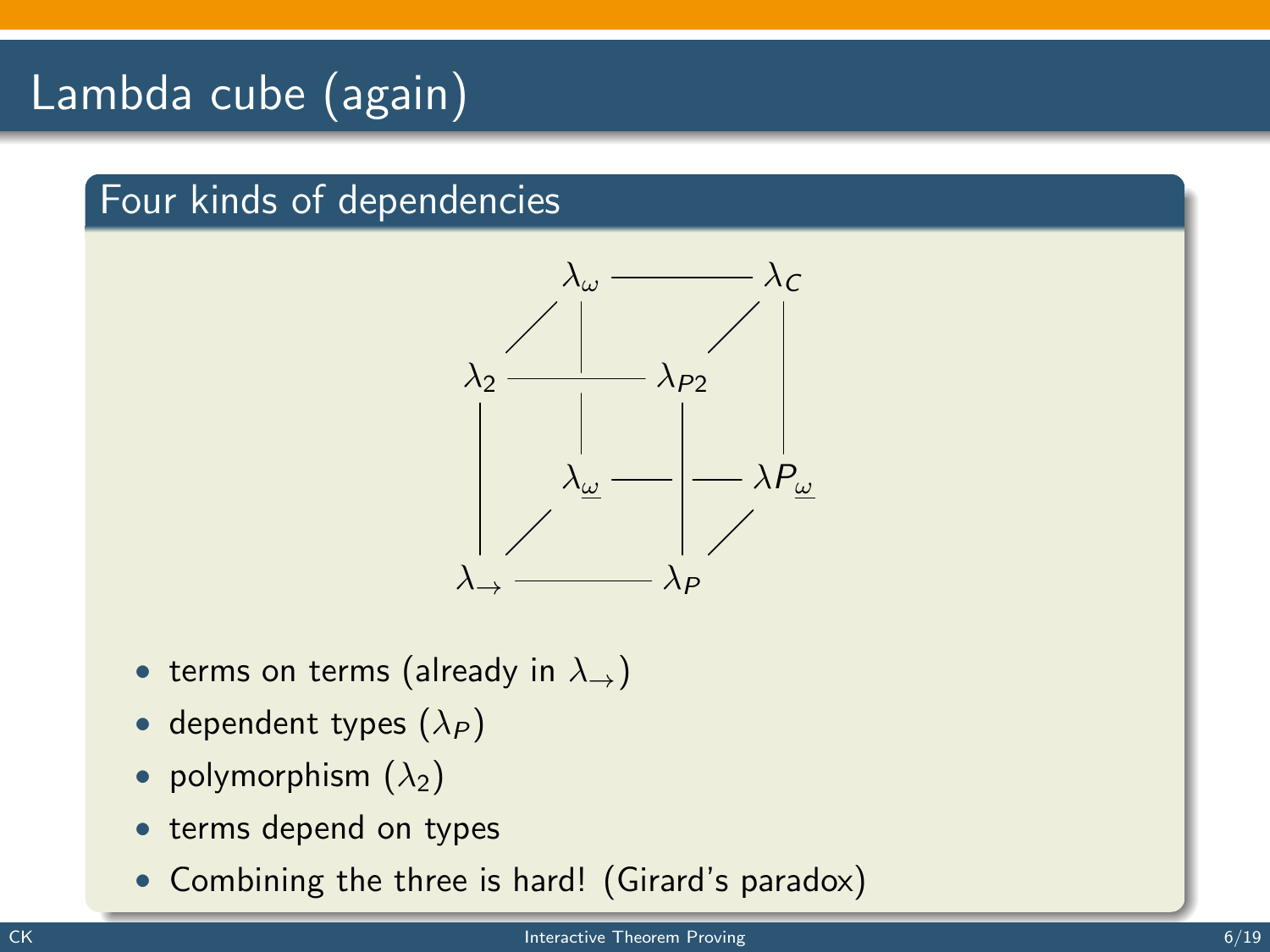## Dependent types vs Polymorphism vs CoC

#### Printf

What type does it have?

#### Bit-strings of length  $n$

- Type of bit-strings:  $bs : \mathbb{N} \to \star$
- Bit-string made of zeros:  $0_{bs}$  :  $(\forall n : \mathbb{N})$ bs $(n)$
- $\bullet \mathbb{R}^{\mathbb{N}}$

#### Vectors (later polymorphic)

• Type of hd?

#### Constructive Division  $a/b/$ *P*  $\approx$  $\frac{a}{b\neq 0}$  .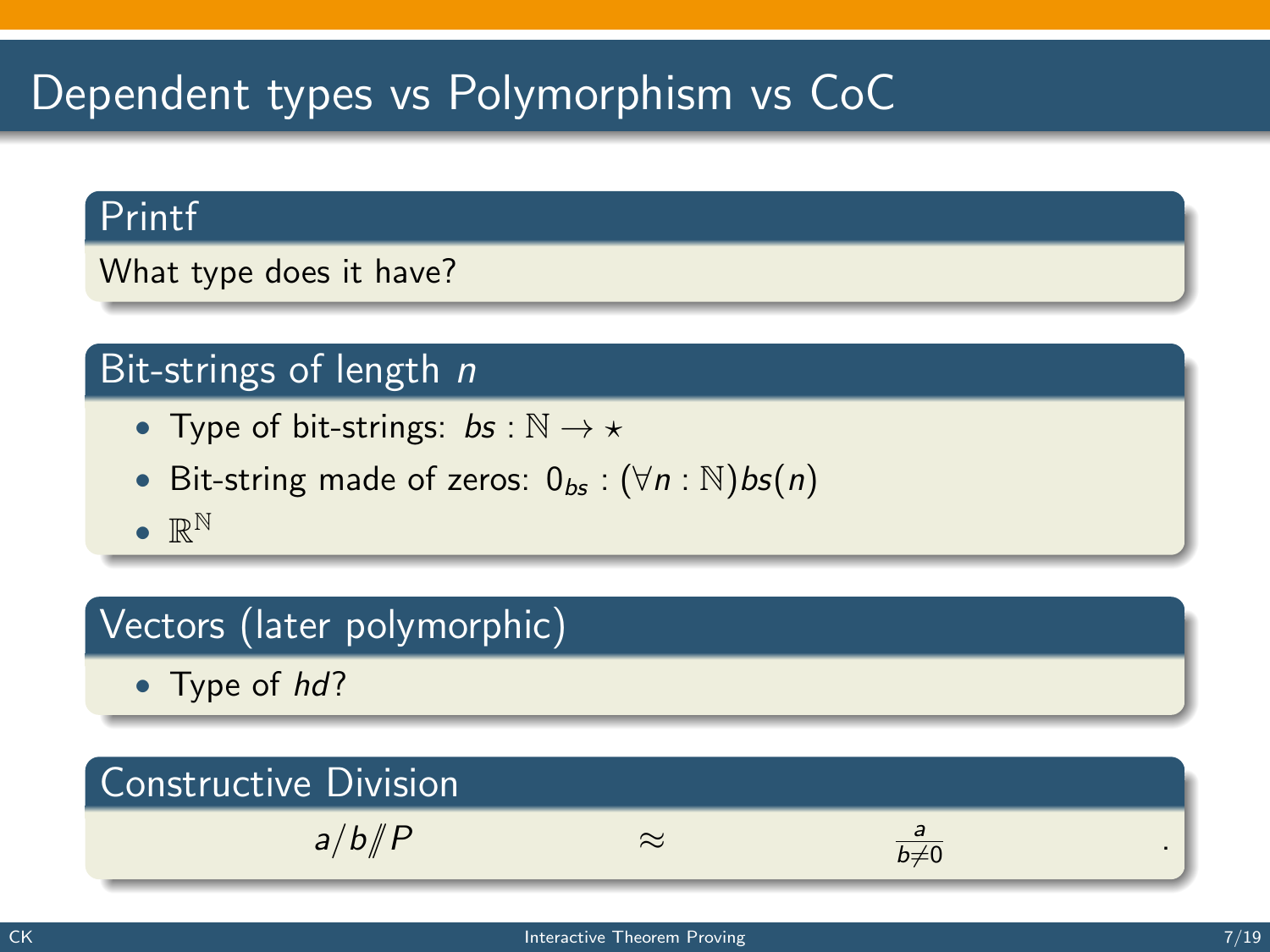#### functions from A to B

 $A \rightarrow B$ 

#### dependent functions from A to B

 $\Pi_X: A \, B$ 

- Also called: dependent product
- Type of  $B$  can now depend on the argument  $x$
- arrow type becomes a special case of dependent product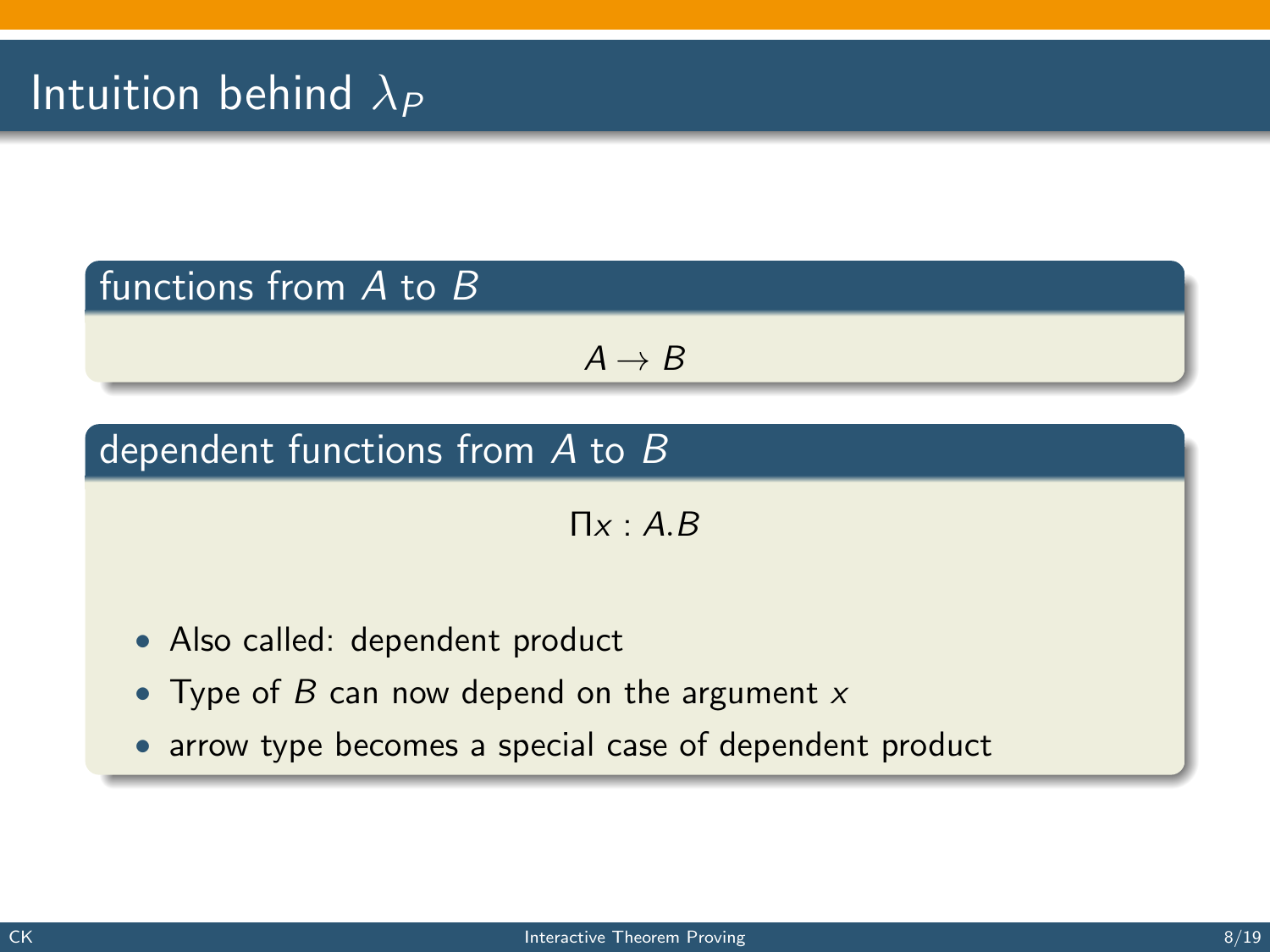## Three kinds of judgements

#### Kind formation judgements

$$
\Gamma \vdash k : \Box
$$

#### Kinding judgements

 $\Gamma \vdash \varphi : k$ 

#### Typing judgements

 $Γ ⊢ M : τ$ 

The meaning of  $k : \square$  is that k is a well-formed kind.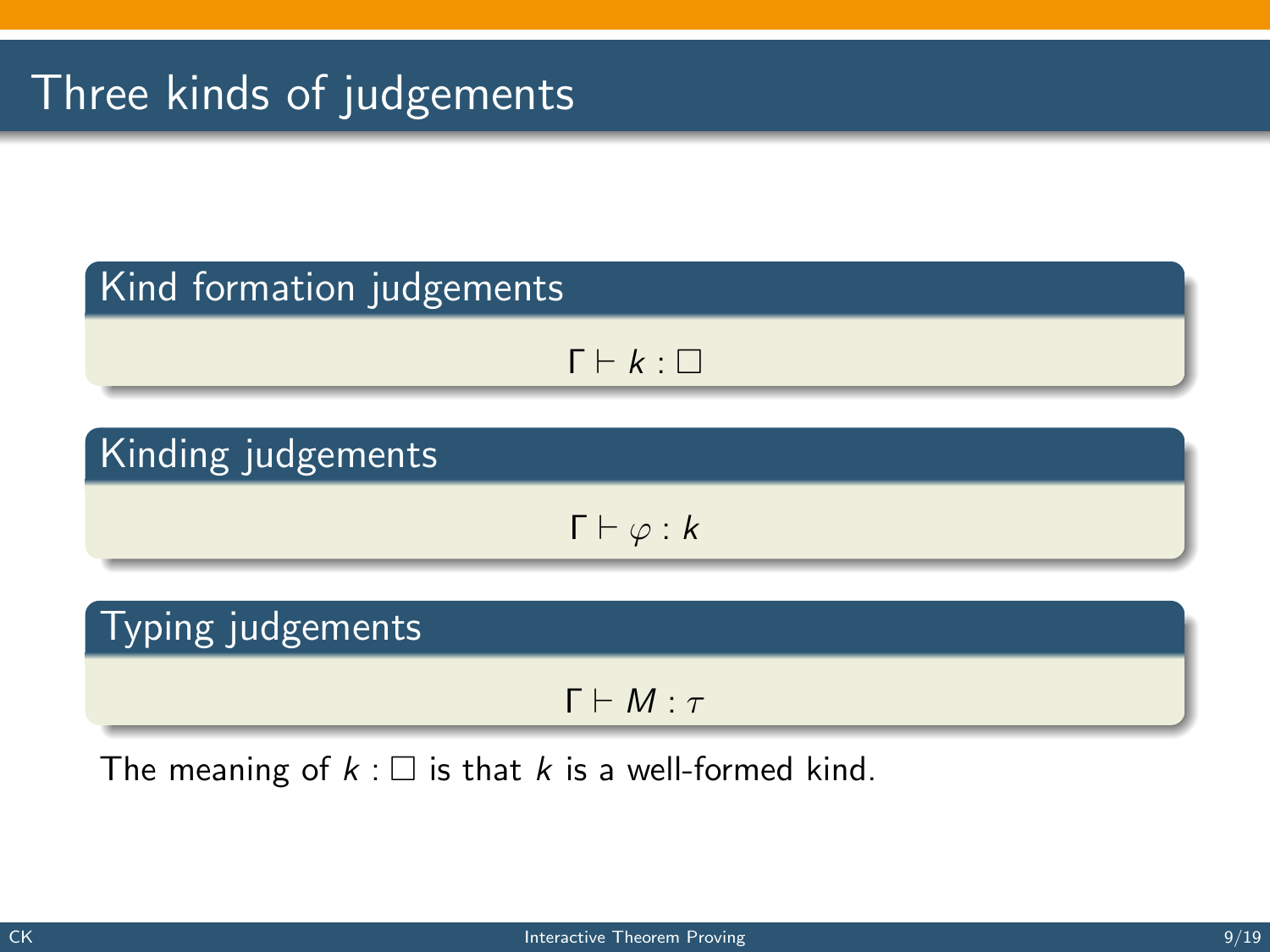## Syntax of  $\lambda_P$

• variables

$$
x, y, z, \ldots
$$

• abstraction

$$
\lambda x : M.N
$$

• function application

MN

• dependent product

 $\Pi x : M.N$  (sometimes  $\forall x : M.N$ )

 $\star$ ,  $\square$ 

• two sorts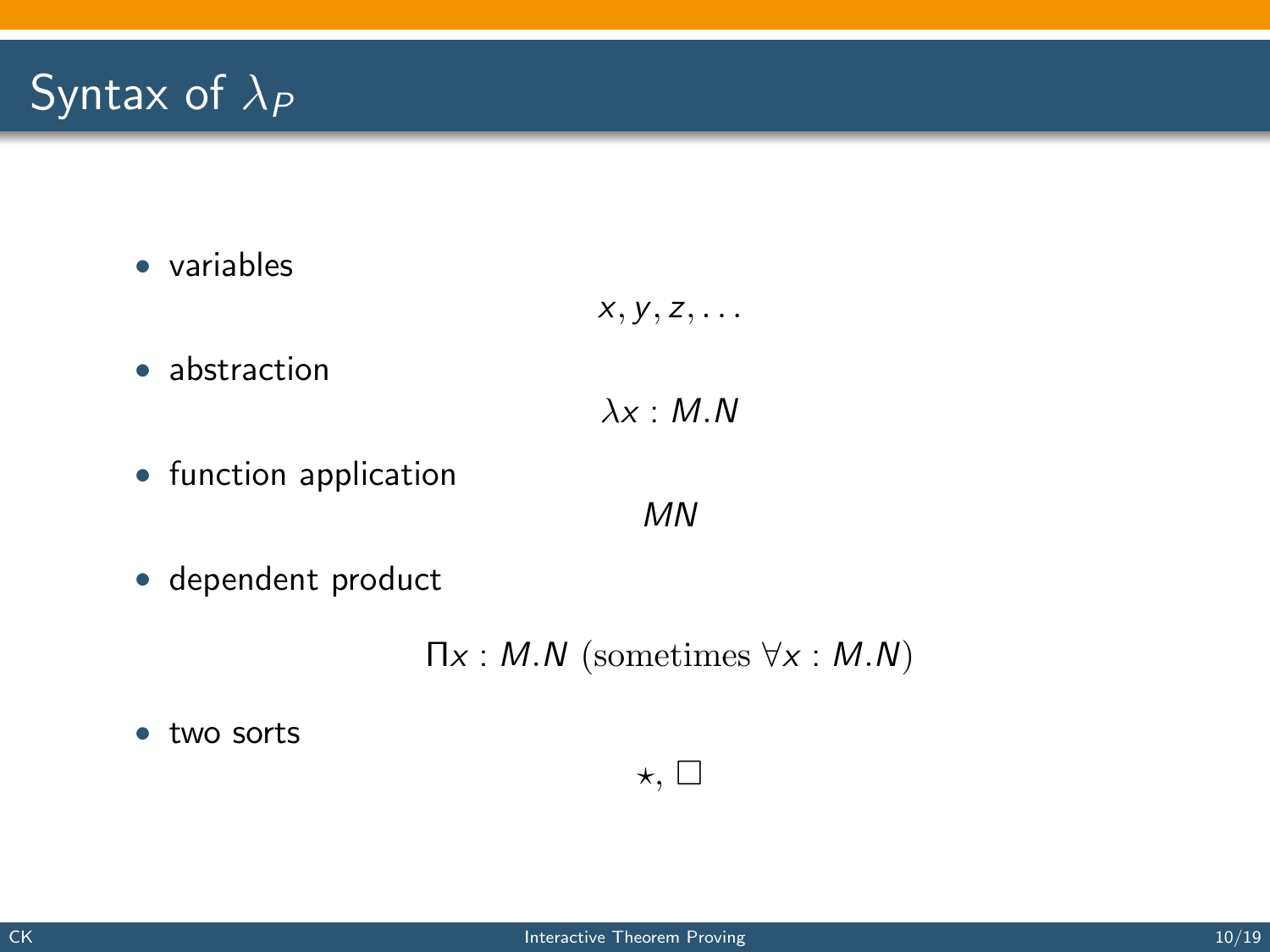#### If  $x$  is not free in  $k$

We write  $\tau \Rightarrow k$  instead of  $(\Pi x : \tau)k$ .

#### If x is not free is  $\sigma$

We write  $\tau \to \sigma$  instead of  $(\forall x : \tau)\sigma$ .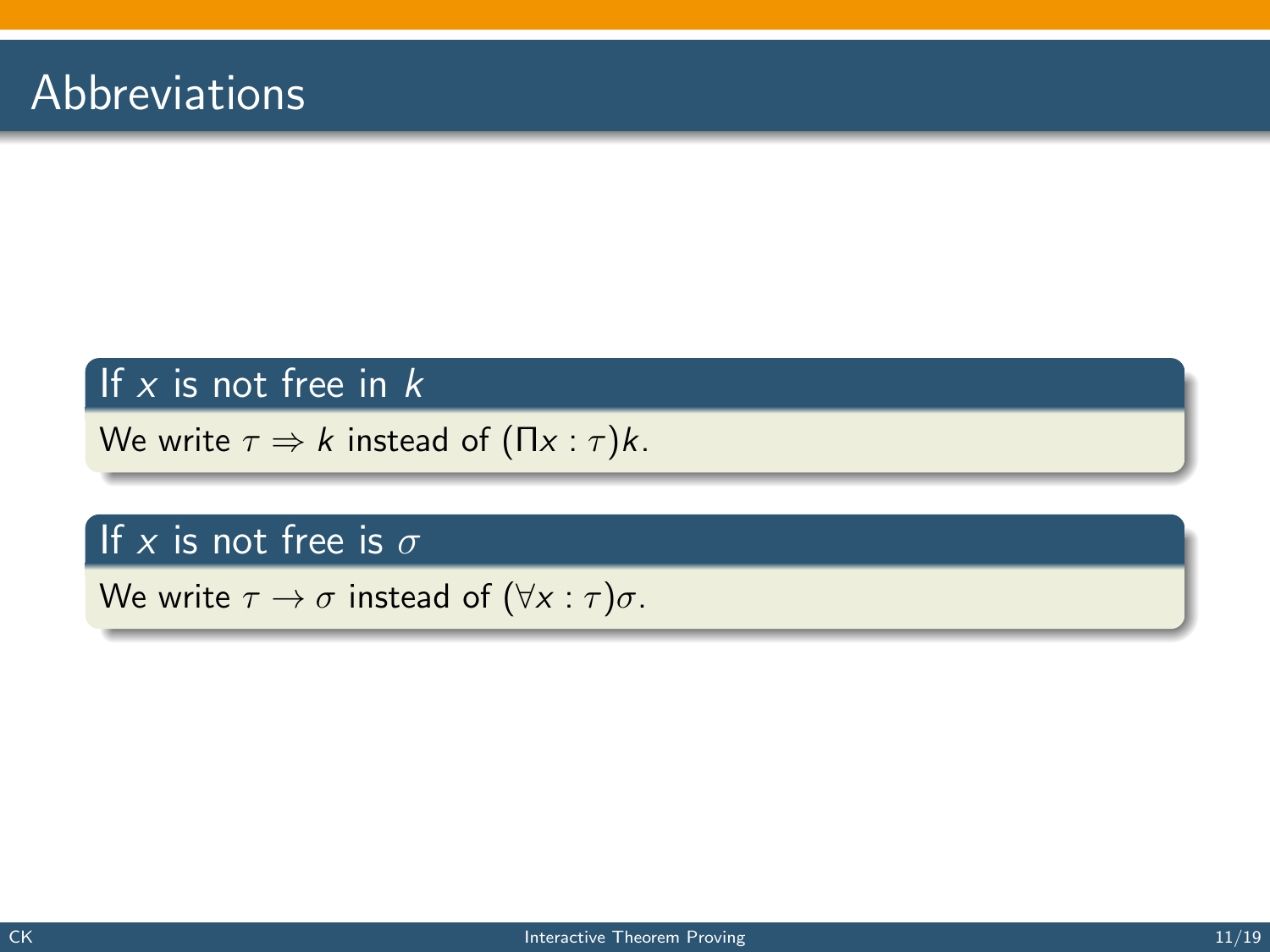## $\beta$ -reduction in  $\lambda_P$

• Like in  $\lambda_{\rightarrow}$ 

$$
(\lambda x : \tau.M)N \to_{\beta} M[x := N]
$$

- Under lambda and application
- In the type of a  $\lambda$ -expression or  $\Pi$ -expression
- In a type application or under a Π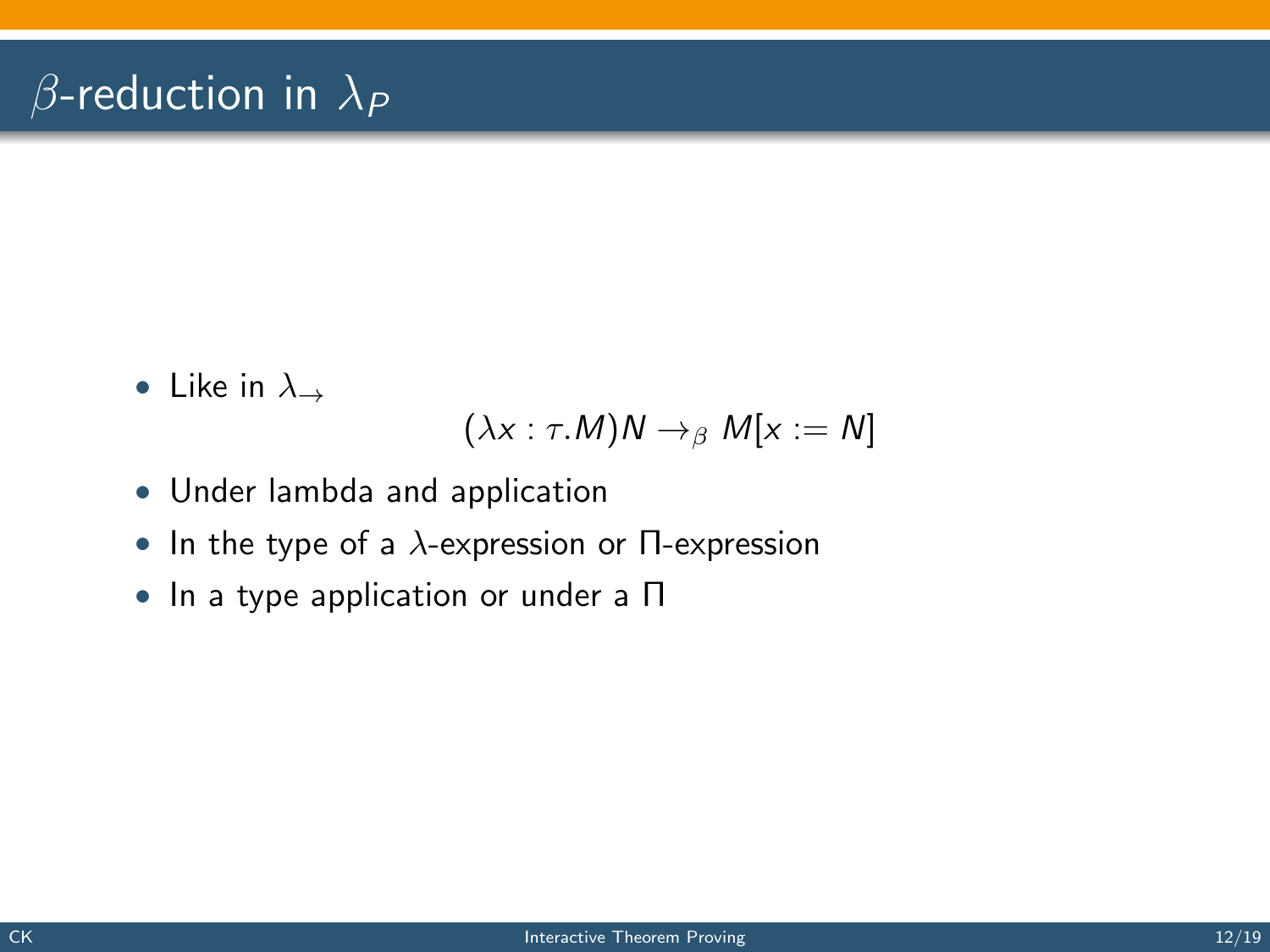# Rules of  $\lambda_P$  (1/3)

# Axiom rule  $\overline{ \vdash \star : \Box }$

#### Variable rule

$$
\frac{\Gamma \vdash A : \{\star, \Box\}}{\Gamma, x : A \vdash x : A}
$$

Weakening rule

$$
\frac{\Gamma \vdash A:B \qquad \Gamma \vdash C: \{\star, \Box\}}{\Gamma,\, x:C \vdash A:B}
$$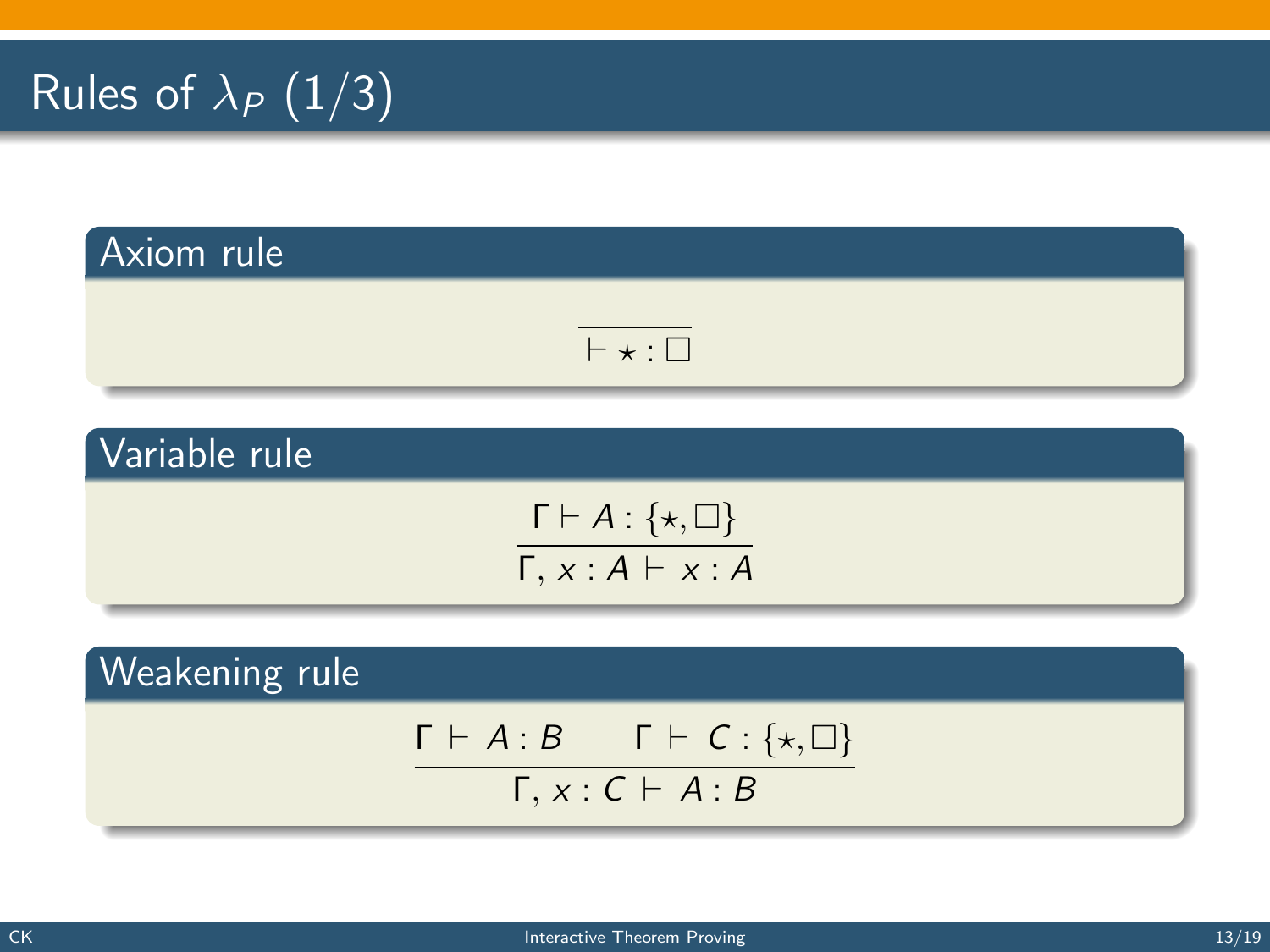# Rules of  $\lambda_P$  (2/3)

#### Dependent product rule

$$
\frac{\Gamma \vdash A : \star \qquad \Gamma, x : A \vdash B : \{\star, \Box\}}{\Gamma \vdash \Pi x : A.B : \{\star, \Box\}}
$$

#### Abstraction rule

$$
\frac{\Gamma, x:A \vdash M:B \qquad \Gamma \vdash \Pi x:A.B:\{*,\Box\}}{\Gamma \vdash \text{Area } M:B::A.B:}
$$

 $I \vdash \lambda x : A. W : I1x : A. B$ 

Application Rule

$$
\Gamma \vdash M : \Pi x : A.B \qquad \Gamma \vdash N : A
$$

$$
\Gamma \vdash MN : B[x := N]
$$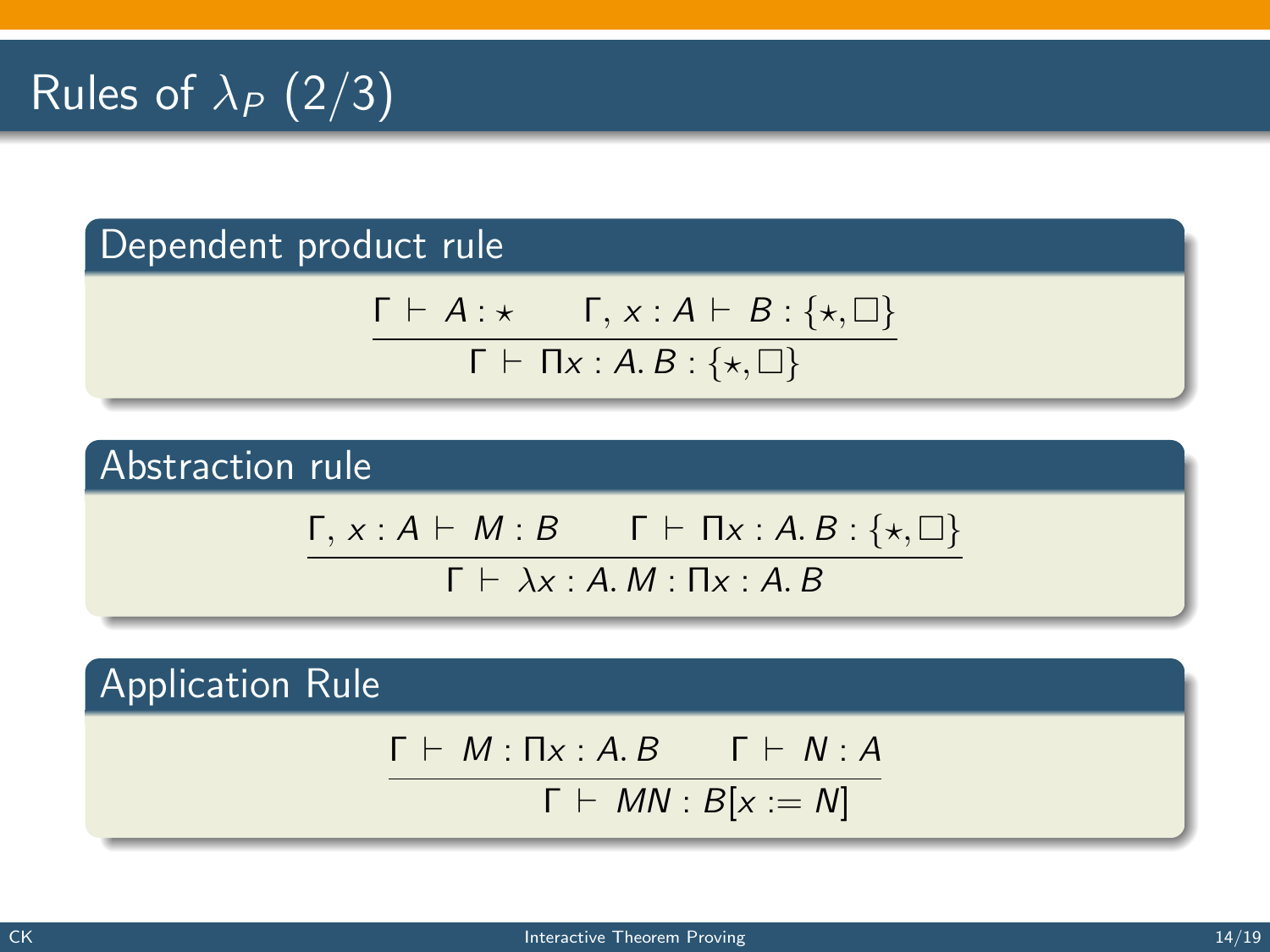# Rules of  $\lambda_P$  (3/3)

## Conversion Rule  $\Gamma \vdash A : B \qquad \Gamma \vdash B' : \{\star, \Box\}$  $Γ ⊢ A · B'$ where  $B =_{\beta} B'$